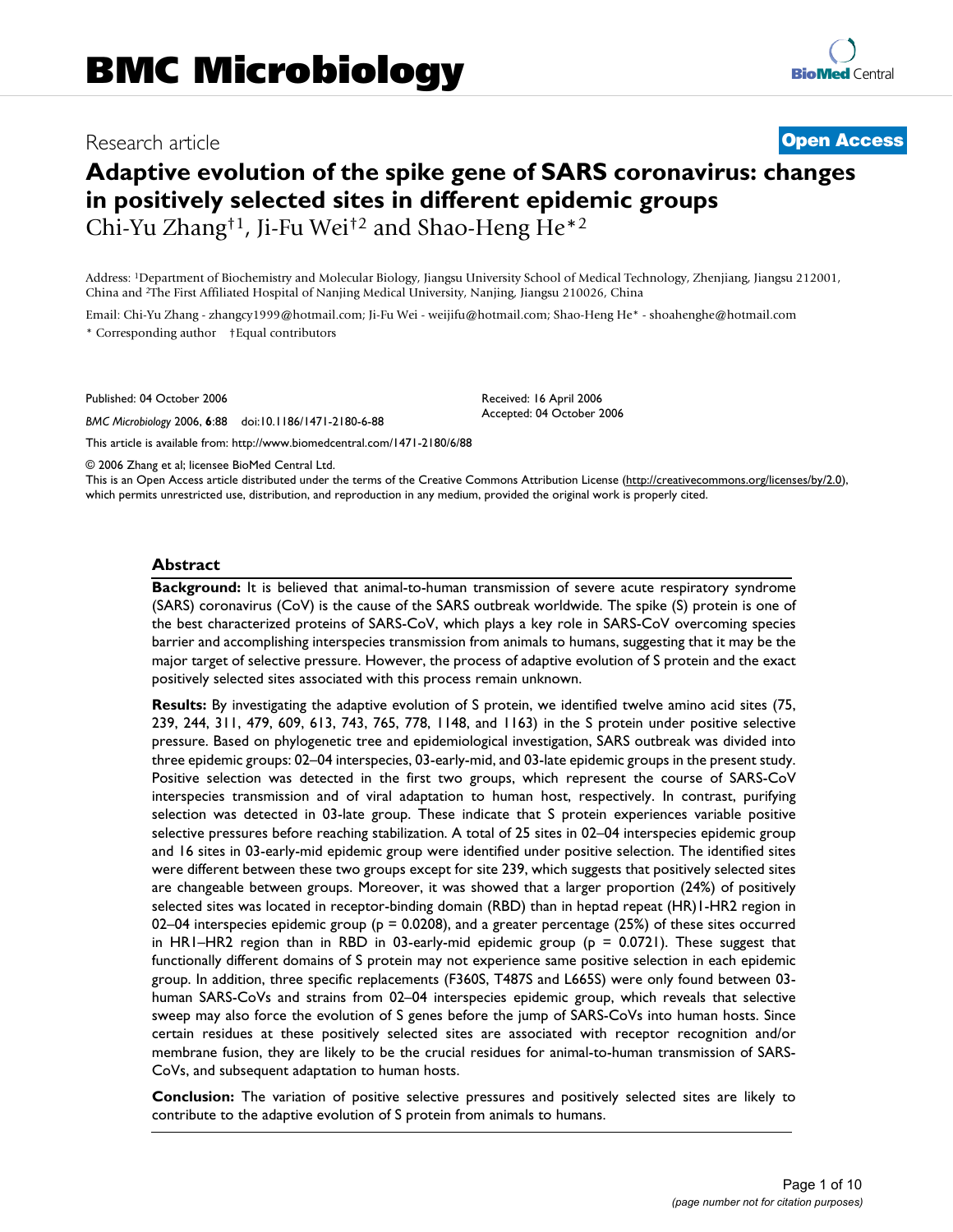# **Background**

SARS is a new infectious disease that emerged in the Guangdong province of China in November 2002. It caused 8,096 infection cases including 774 deaths worldwide during its epidemic [1]. The causative pathogen of SARS was identified as a novel strain of human coronavirus, named as SARS-CoV, and its complete genome was sequenced in March 2003 [2-5]. In May 2003, SARS-CoVs were also isolated from a few Himalayan palm civets (*Paguma larvata*) and a raccoon dog (*Nyctereutes procyonoides*) in a food market in Shenzhen (Guangdong, China) [6]. These isolations provided the first evidence that wild animals could be reservoirs for SARS-CoV, and that the virus might be transmitted from animals to humans. The re-emergence of SARS in 2003–2004 in Guangdong, China confirmed that SARS-CoV was independently transmitted from animals to humans [7].

The S protein of SARS-CoV is composed of 1,255 amino acids, and is responsible for viral attachment and entry into host cells [4,5]. It is also a major antigenic determinant that induces generation of neutralizing antibodies and protective immunity at least in human host [8]. Unlike some coronaviruses, in which S protein can be cleaved into two functional subunits, S1 and S2, the S protein of SARS-CoV is not cleavable due to the absence of the proteolytic cleavage site. However, two domains, S1 (residues 14–680) and S2 (residues 681–1,255) were identified in SARS-CoV S protein in the light of their homology with the S1 and S2 subunits [9]. Domain S1 is responsible for binding to angiotensin-converting enzyme-2 (ACE2), which serves as the functional receptor of SARS-CoV [10,11]. Domain S2 mediates viral entry into host cells [12,13]. Previous works indicated that interspecies transmission may be due to the acquisition of mutations in S protein which allows human infection, suggesting that S protein ought to be a major target of selective pressure [6,7,14].

A criterion for the determination of selective pressure is to compare nonsynonymous (amino acid-changing;  $d_N$ ) with synonymous (silent;  $d<sub>S</sub>$ ) substitution rates in proteincoding genes. The nonsynonymous/synonymous rate ratio ( $\omega = d_N/d_S$ ) provides a straightforward measurement of selective pressure at the protein level. The ω values of > 1, 1 and < 1 indicate positive (diversifying) selection, random drift and negative (purifying) selection, respectively. The pairwise analysis showed that S protein, which has an average ω ratio for all amino acid sites greater than 1, is under overall positive selective pressure [7,14,15]. However, the process of adaptation of S protein to human receptors and the positively selected sites associated with this process remain unclear. Because previous epidemic phases [7,14] are unable to adequately reflect the process of animal-to-human transmission and of viral adaptation to human host, we therefore reclassified the SARS groups in the present study. We found that the S protein of SARS-CoV experiences variable positive selective pressures and the positively selected sites are changeable in different epidemic groups. These observations provide a good evidence for understanding the molecular adaptation of SARS-CoV from animals to humans.

# **Results**

#### *Positive selection on S genes of SARS-CoV during the whole outbreak from 2002 to 2004*

The likelihood values and parameter estimates of 45 S gene sequences from six models implemented in program Codeml are listed in Table 1. The average ω values ranged from 0.36 to 0.69 among all models, showing the evidence of purifying selection. Although the one-ratio model (M0) showed that all sites of S gene have a ω ratio of 0.64, it was easily rejected as a result of the lowest likelihood value (-5818.14) and the likelihood ratio test (LRT) statistic (2 delta lambda statistic, 2Δ*l*) (Table 1). Three models (M2a, M3 and M8) that allow for selection indicated the presence of 5.2–5.9% positively selected

| Table 1: Likelihood values and parameter estimates for 45 S gene sequences from the whole epidemic of SARS from 2002 to 2004. |  |  |
|-------------------------------------------------------------------------------------------------------------------------------|--|--|
|                                                                                                                               |  |  |

| Model code                           | InL             | $d_{\rm N}/d_{\rm c}$ | <b>Estimates of parameters</b>                                                                                  | $2\Delta I$ | <b>Positively selected sites</b>                                   |
|--------------------------------------|-----------------|-----------------------|-----------------------------------------------------------------------------------------------------------------|-------------|--------------------------------------------------------------------|
| M0 (one-ratio)                       | $-5818.14$ 0.64 |                       | $\omega = 0.64$                                                                                                 | 51.91       | None                                                               |
| M3 (discrete)                        | -5792.19 0.69   |                       | $p_0$ = 0.43340, $p_1$ = 0.50712 ( $p_2$ = 0.05948), $\omega_0$ = 0.12,<br>$\omega_1$ = 0.13, $\omega_2$ = 9.68 | (13.28)     | 75T 239S 244T 311G 479R 609L<br>613E 743R 765V 778D 1148L<br>1163E |
| MIa (NearlyNeutral)                  | -5807.78 0.36   |                       | $p_0 = 0.63944$ ( $p_1 = 0.36056$ )                                                                             | 31.25       | Not allowed                                                        |
| M <sub>2</sub> a (PositiveSelection) | $-5792.16$ 0.69 |                       | $p_0 = 0.78594$ , $p_1 = 0.16251$ ( $p_2 = 0.05155$ ), $\omega_2 =$<br>10.29                                    | (9.21)      | 75T 239S 244T 311G 479R 609L<br>613E 743R 765V 778D 1148L 1163E    |
| M7 (beta)                            | -5807.92 0.40   |                       | $p = 0.00568$ , $q = 0.00856$                                                                                   | 31.51       | Not allowed                                                        |
| M8 (beta&v)                          | -5792.16        | 0.69                  | $p_0$ = 0.94614 ( $p_1$ = 0.05386)<br>$p = 0.05787$ , $q = 0.30879$ , $\omega = 10.11$                          | (9.21)      | 75T 239S 244T 311G 479R 609L<br>613E 743R 765V 778D 1148L<br>1163E |

The values in parentheses represent the significant level of 0.01 with a  $\chi^2$ distribution at d.f. = 4 (M0 vs. M3) or 2 (M1a vs. M2a and M7 vs. M8). The amino acid sequence of strain PC4-13 was used as the sequence reference, and positive selected sites were identified with posterior probability  $p \ge$ 0.9. In boldface,  $p \ge 0.95$ .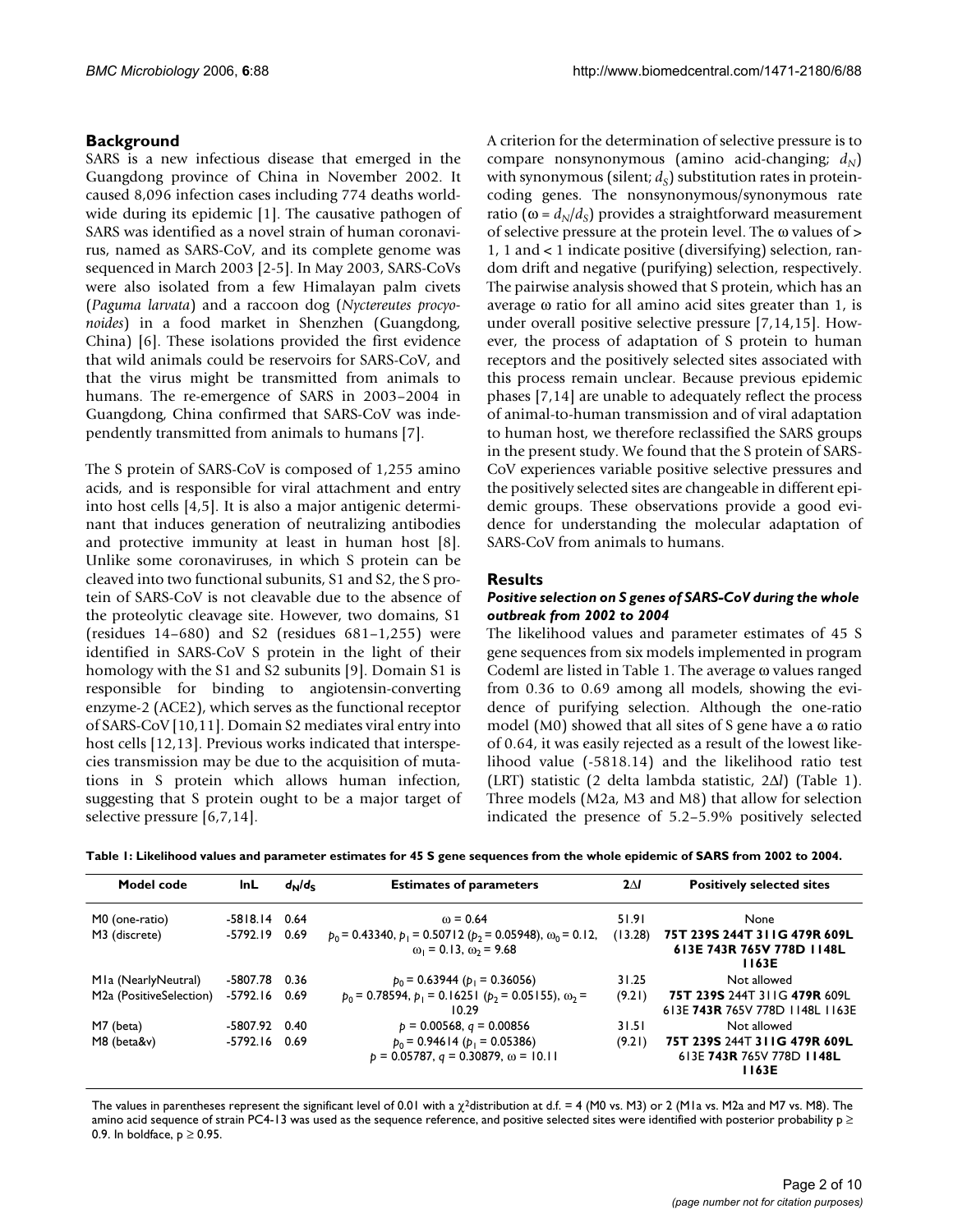sites with similar ω values (9.68–10.29). LRT statistic showed that the three selection models fitted the data significantly better than the null models without selection, supporting the presence of 5.2–5.9% amino acid sites of S gene under strong positive selection (Table 1). At the level of posterior probability > 0.95, four, twelve and eight sites of S protein were identified to be under positive selection  $(\omega > 1)$  by selection models M2a, M3 and M8, respectively (Table 1). Twelve positively selected sites detected by M3 were also identified by M2a and M8 at the level of posterior probability > 0.9 (Table 1). The number of positively selected sites discovered in the present study was similar to the number of the sites identified in previous reports [16, 17].

#### *Detection of recombination and positive selection on S genes of SARS-CoV in different epidemic groups*

Recombination can influence the detection of positive selection [18,19], and previous studies had proposed that recombination occurs in the origin of SARS-CoV [20]. In 02–04 interspecies epidemic group, human sequence GZ03-02 split 03-pcSARS-CoVs from 04-pcSARS-CoVs, whereas other 04-huSARS-CoVs clustered with 04 pcSARS-CoVs (Fig. 1), suggesting that GZ03-02 may be a recombinant between 03-pcSARS-CoVs and 04-pcSARS-CoVs. However, the bootscan analysis of GZ03-02 using SimPlot software showed that majority of GZ03-02 S gene had the percent of permuted trees less than 40 (Fig. S1, see additional file 1), indicating that they possess similar identity to other sequences, and suggesting that no recombination occurred in this strain [21]. In addition, viral recombination requires the co-infection of different virus strains [22], and there was little chance for GZ03-02 patients to be co-infected with 03-pcSARS-CoV and 04 pcSARS-CoV during 2004 epidemic [7], further supporting the view that no recombination occurred in S gene of GZ03-02 [21].

Three selection models (M2a, M3 and M8) showed that positive selection occurred in both 02–04 interspecies and 03-early-mid epidemic groups (Table 2). For instance, M8 showed that 0.6% of the sites in 02–04 interspecies epidemic group were under positive selection with ω values between 66.0–67.2, and 2.7% of the sites in 03-early-mid epidemic group were under positive selection with  $\omega$  = 40.9. LRT statistic revealed that three selection models fitted the data better than three null models in both groups of 02–04 interspecies epidemic and 03-early-mid epidemic, which supports further the presence of amino acid sites under positive selection in S protein (Table 2). In contrast, we were unable to identify any site under positive selection with any of the six models in the 03-late epidemic group. Instead, the results for this group were consistent with purifying selection (with ω values of 0.25– 0.26) (Table 2).



#### **Figure 1**

**Phylogenetic tree of 47 S gene sequences from human patients and animals**. The evolutionary process of S proteins during whole epidemic was simplified into three epidemic groups: 02–04 interspecies, 03-early-mid, and 03 late epidemic groups. Each group includes 15 unique S gene sequences after deleting all duplicate sequences (Table S1, see additional file 2). Two sequences isolated from bats were used as the outgroup in phylogenetic tree construction. The tree was constructed by the maximum likelihood method with 1000 bootstrap replicates using PHYML v2.4.4. Only the branch bootstrap values  $\geq$  50% are shown. PC, palm civet; HP, human patient.

#### *Comparison of positively selected sites on S genes in different epidemic groups*

The positively selected sites in both groups of 02–04 interspecies epidemic and 03-early-mid epidemic were identified using Codeml program. Although three selection models: M2a, M3 and M8 detected same positively selected sites on S genes, only the results from M8 are shown in Table 3. Four positively selected sites (479, 609, 743, and 765) in 02–04 interspecies epidemic group and four sites (75, 239, 778 and 1163) in 03-early-mid epidemic group were identified at the level of posterior probability > 0.95, respectively. In addition, 25 and 16 sites were detected under positive selection  $(\omega > 1)$  in 02–04 interspecies epidemic and 03-early-mid epidemic groups at the level of posterior probability > 0.50, respectively. By REL method, completely identical 25 sites in 02–04 interspecies epidemic group and 16 sites in 03-early-mid epidemic group were identified under positive selection at significant level of Bayes factor > 50 (Table 3). When FEL and SLAC methods were used, these sites were also iden-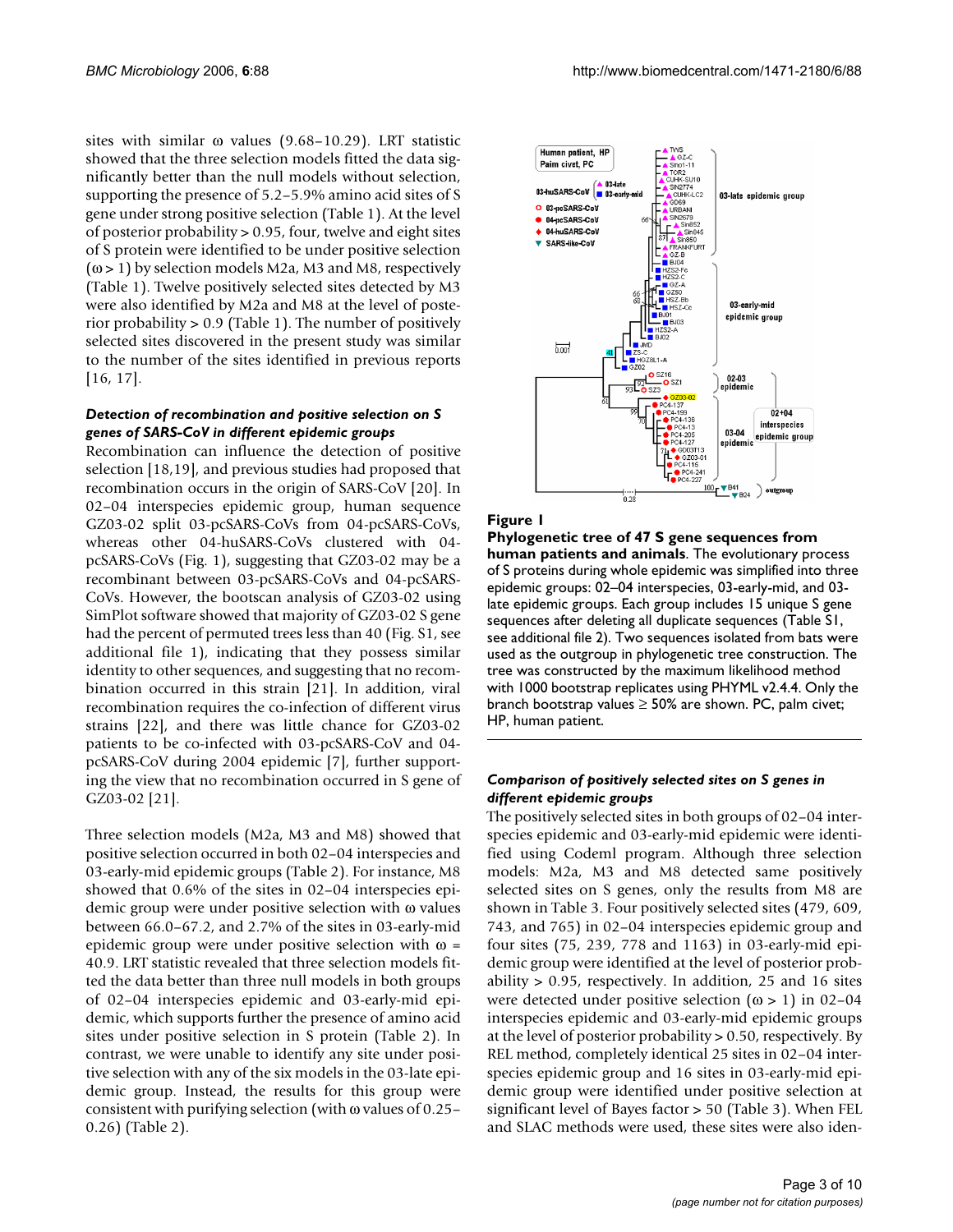| <b>Epidemic phases</b>               | Model code              | InL        | $d_N/d_S$ | <b>Estimates of parameters</b>                                                                                     | $2\Delta I$ | <b>Positive</b><br>selection |
|--------------------------------------|-------------------------|------------|-----------|--------------------------------------------------------------------------------------------------------------------|-------------|------------------------------|
| 02-04 interspecies<br>epidemic group | M0 (one-ratio)          | -5339.90   | 0.64      | $\omega = 0.64$                                                                                                    | 40.23       | Yes                          |
|                                      | M3 (discrete)           | $-5319.78$ | 0.77      | $p_0 = 0.00000$ , = $p_1 = 0.99407$ ( $p_2 = 0.00593$ ), $\omega_0$<br>$= 0.00, \omega_1 = 0.38, \omega_2 = 66.02$ | (13.28)     |                              |
|                                      | MIa (NearlyNeutral)     | $-5334.74$ | 0.35      | $p_0$ = 0.65391 ( $p_1$ = 0.34609)                                                                                 | 29.92       | Yes                          |
|                                      | M2a (PositiveSelection) | $-5319.78$ | 0.77      | $p_0$ = 0.99407, $p_1$ = 0.00000 ( $p_2$ = 0.00593), $\omega_2$ =<br>66.01                                         | (9.21)      |                              |
|                                      | M7 (beta)               | -5336.08   | 0.30      | $p = 0.01702$ , $q = 0.03977$                                                                                      | 32.23       | Yes                          |
|                                      | M8 (beta&v)             | $-5319.97$ | 0.80      | $p_0$ = 0.99405 ( $p_1$ = 0.00595), $p_0$ = 0.01217, q =<br>$0.01714 \omega = 67.24$                               | (9.21)      |                              |
| 03-early-mid epidemic<br>group       | M0 (one-ratio)          | $-5194.47$ | 0.94      | $\omega = 0.94$                                                                                                    | 24.25       | Yes                          |
|                                      | M3 (discrete)           | $-5182.34$ | 1.10      | $p_0 = 0.05053$ , $p_1 = 0.92251$ ( $p_2 = 0.02696$ ), $\omega_0 =$<br>$\omega_1$ = 0.00, $\omega_2$ = 40.88       | (13.28)     |                              |
|                                      | MIa (NearlyNeutral)     | $-5192.69$ | 0.45      | $p_0$ = 0.54981 ( $p_1$ = 0.45019)                                                                                 | 20.70       | Yes                          |
|                                      | M2a (PositiveSelection) | $-5182.34$ | 1.10      | $p_0 = 0.97303$ , $p_1 = 0.00000$ ( $p_2 = 0.02696$ ), $\omega_2 =$<br>40.88                                       | (9.21)      |                              |
|                                      | M7 (beta)               | $-5192.73$ | 0.40      | $p = 0.00510$ , $q = 0.00776$                                                                                      | 20.78       | Yes                          |
|                                      | M8 (beta&v)             | $-5182.34$ | 1.10      | $p_0$ = 0.97303 ( $p_1$ = 0.02697), $p$ = 0.00500, $q$ =<br>$1.39962, \omega = 40.87$                              | (9.21)      |                              |
| 03-late epidemic<br>group            | M0 (one-ratio)          | $-5121.66$ | 0.26      | $\omega$ = 0.26                                                                                                    | <b>NA</b>   | No                           |
|                                      | M3 (discrete)           | $-5121.66$ | 0.26      | $p_0 = 0.43056$ , $p_1 = 0.37490$ ( $p_2 = 0.19455$ ), $\omega_0 =$<br>0.25, $\omega_1$ = 0.26, $\omega_2$ = 0.26  | (13.28)     |                              |
|                                      | MIa (NearlyNeutral)     | $-5121.66$ | 0.26      | $p_0$ = 1.00000 ( $p_1$ = 0.00000)                                                                                 | <b>NA</b>   | No                           |
|                                      | M2a (PositiveSelection) | $-5121.66$ | 0.26      | $p_0 = 1.00000$ , $p_1 = 0.00000$ ( $p_2 = 0.00000$ ), $\omega_0$<br>$= 0.26, \omega_1 = \omega_2 = 1.00$          | (9.21)      |                              |
|                                      | M7 (beta)               | $-5121.66$ | 0.25      | $p = 33.88884$ , $q = 99.00000$                                                                                    | <b>NA</b>   | No                           |
|                                      | M8 (beta&v)             | $-5121.68$ | 0.26      | $p_0$ = 1.00000 ( $p_1$ = 0.00000), $p$ = 0.64576, q =<br>$1.83663, \omega = 2.08$                                 | (9.21)      |                              |

**Table 2: Phylogenetic analysis by ML estimation for SARS S gene sequences from different epidemic groups.**

The values in parentheses represent the significant level of 0.01 with a  $\chi^2$ distribution at d.f. = 4 (M0 vs. M3) or 2 (M1a vs. M2a and M7 vs. M8). NA, not applicable.

tified under positive selection in despite of not reaching the significant level of  $p < 0.1$ . No positively selected site was identified in 03-late epidemic group by three selection models (even at the level of posterior probability > 0.50) implemented in Codeml program and three methods implemented in DataMonkey package (Table 3), indicating that this group was experiencing purifying selection.

In order to investigate the association of positively selected sites with the function of S protein, we compared their location between groups of 02–04 interspecies epidemic and 03-early-mid epidemic. The results show that apart from the site 239, the two groups had completely different sites (Table 3), suggesting for the first time that positively selected sites are variable in different epidemic groups. It was found that 72% (18 out of 25) positively selected sites in 02–04 interspecies epidemic group were located in S1 domain, which is greater than 50% (8 out of 16) of that located in S1 domain in 03-early-mid epidemic group ( $p = 0.0768$ ) (Table 3). Moreover, 24% of positively selected sites in 02–04 interspecies epidemic group were concentrated in the region of receptor-binding domain (RBD), only 4% in heptad repeat (HR)1-HR2 region ( $p = 0.0208$ ), but 0% in HR2 region ( $p = 0.0045$ ). Contrarily, 25% of positively selected sites in 03-earlymid epidemic group were concentrated in HR1–HR2 region (p = 0.0721), 18.8% in HR2 region (p = 0.1425), but only 6.3% in RBD region (Table 3 and 4). These results suggest that positive selection tends to selectively influence certain functions of S protein, but not others in each epidemic group.

#### *Lineage fixation of positively selected sites on S genes for the adaptation of SARS-CoV to human host*

Four positively selected sites (479, 609, 743 and 765) identified in 02–04 interspecies epidemic group were fixed in 03-early-mid epidemic group (Fig. 2). The 04-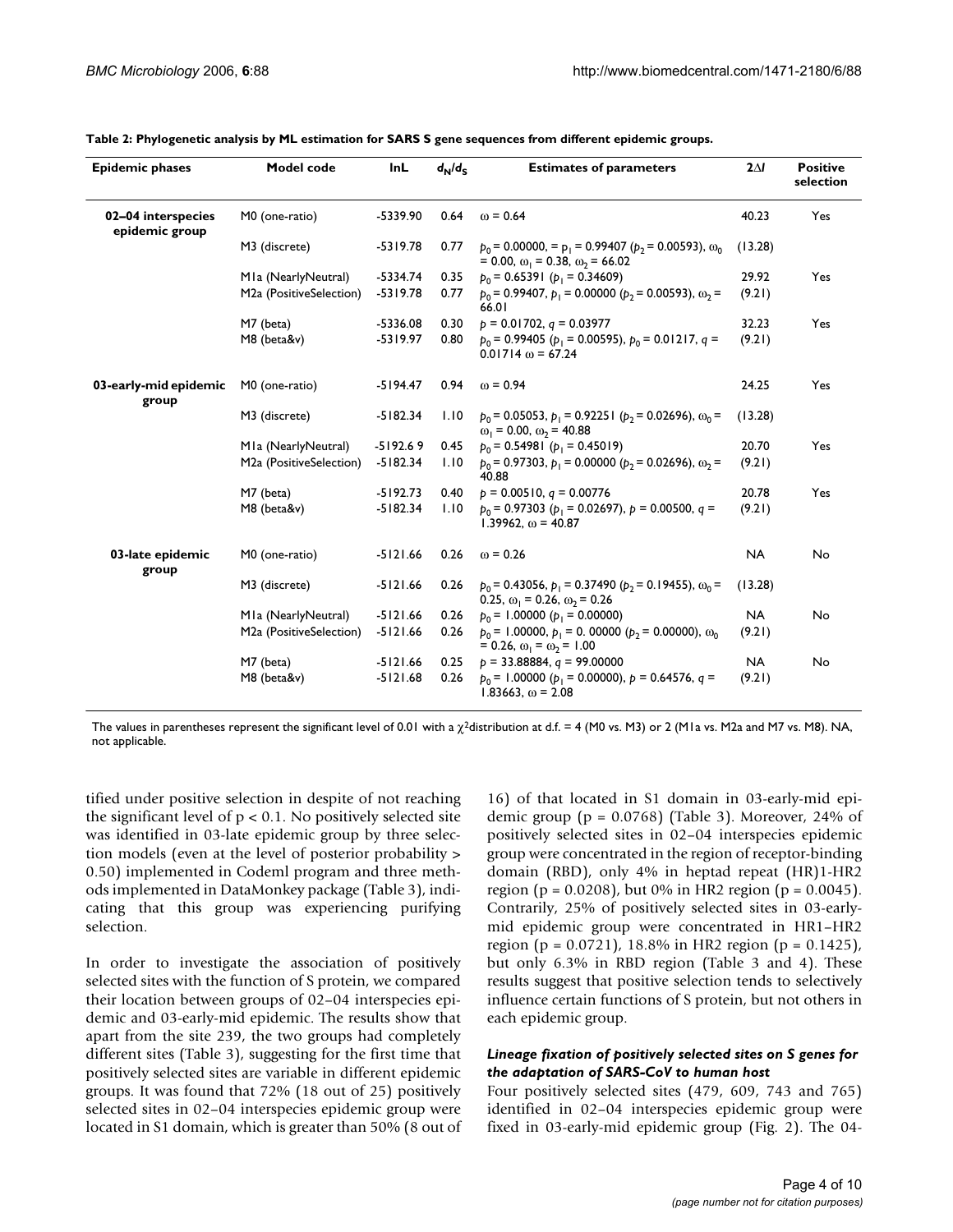| Domains              | Positively selected sites in different epidemic groups                                                |                                                                      |              |  |  |  |  |
|----------------------|-------------------------------------------------------------------------------------------------------|----------------------------------------------------------------------|--------------|--|--|--|--|
|                      | 02-04 interspecies                                                                                    | 03-early-mid                                                         | 03-late      |  |  |  |  |
| SΙ<br>S <sub>2</sub> | 78 113 139 147 227 239 261 336 425 462 472 479 480 558 607 608 609 613<br>701 714 743 754 765 856 894 | 49 75 77 144 239 244 311 344<br>778 860 861 1001 1148 1163 1179 1247 | None<br>None |  |  |  |  |

**Table 3: Positively selected sites identified by Codeml program and REL in DataMonkey package.**

Positively selected sites identified by program Codeml at the level of posterior probability ≥ 0.95 are shown in boldface. The underlines represent the sites locating in receptor-binding domain (RBD) (residues: 318–510) of S1 domain or in heptad repeat (HR)1 (residues: 889–972)-HR2 (residues: 1142–1185) region of S2 domain.

pcSARS-CoVs diverged from 03-pcSARS-CoVs after the split between 03-pcSARS-CoVs and 03-huSARS-CoV (Fig. 1) [7]. The comparison of amino acid sequences between 03-pcSARS-CoV and 03-huSARS-CoV suggested that variants N479K and T743A play a dominant role in transition of viral host tropism from animals to humans (Fig. 2). The comparison between 03-huSARS-CoV and 03-pcSARS-CoV sequences discovered two additional variants, L609A and V765A, which may favor viral adaptation to palm civet. Four sites (75T, 239S, 778Y, and 1163K) identified under positive selection in the 03-early-mid epidemic group were fixed in the 03-late epidemic group (Fig. 2). The fixation of these amino acids suggests that they are likely to contribute to the adaptation process of S protein to human receptors.

# **Discussion**

The S protein of SARS-CoV is responsible for the receptor binding and membrane fusion [10]. It is also a major antigen to stimulate humoral immunity of its host [8]. The amino acid variation of S protein affects virus entry, tissue tropism and host range of SARS-CoV [11,23]. Here, we confirmed that the S gene undergoes strong positive selection [7,14-16], and identified twelve positively selected amino acid sites, including 75, 239, 244, 311, 479, 609, 613, 743, 765, 778, 1148, and 1163 during the whole SARS outbreak (Table 1). Among these sites, positions 239, 311, 479, 609, 743, 778, 1148, and 1163 appeared to be exposed on the surface of S protein [9,24], suggesting that they are likely to play a key role in viral transmission and survival. In addition, it was worth pointing out that SARS-CoV is a rapidly evolving RNA virus with a mutation rate of  $0.8-2.38 \times 10^{-3}$  nucleotide substitution per site per year [25]. The S gene sequences used in the present study were sampled during a year period, and some mutations might be accumulated in late-sampled sequences [26,27]. However, whether the accumulation of these mutations influences the detection of positive selection and the identification of positively selected sites remains unclear [26]. This requires further investigation to confirm.

Adaptation of an animal virus to a new human host usually faces two crucial bottlenecks: the receptor adaptation of viral surface protein to its new host, followed by the adaptation of key enzymes (e.g. viral replicases) associated with viral replication to new cellular components that possibly support poorly productive infection (e.g. non-permissive cells) [21,28]. The latter is not always the step that limits host expansion and most viruses can establish productive infection after their entry of host cells [29]. We found that two key replicases of SARS-CoV, RNAdependent RNA polymerase (RdRp) and helicase, were not under positive selection (Zhang CY et al., unpublished data), which suggests that receptor adaptation of S protein to human host determines the animal-to-human transmission of SARS-CoV [11,29]. The receptor adaptation of an animal virus to a new human host usually requires two key steps: initial breakthrough of receptor barrier (animal-to-human transmission), followed by the molecular adaptation to human cellular receptors (human-to-human transmission). The two steps together result in eventual establishment of stable infection necessary for efficient spread within human hosts.

In order to better reflect the course of viral trans-species transmission and subsequent adaptation to human hosts, the collection of SARS isolates was reclassified into three epidemic groups: 02–04 interspecies, 03-early-mid, and 03-late epidemic groups in the present study. The 02–04

**Table 4: The number of positively selected sites in different functional domains of S protein.**

| <b>Functional domain</b> | 02-04 interspecies epidemic<br>group | 03-early-mid epidemic group | Fisher's exact test (p) |
|--------------------------|--------------------------------------|-----------------------------|-------------------------|
| <b>RBD</b>               | ь                                    |                             |                         |
| HRI-HR <sub>2</sub>      |                                      |                             | 0.045455                |
| HR <sub>2</sub>          |                                      |                             | 0.033333                |

The Fisher's exact test was performed for HR1–HR2 vs. RBD, and HR2 vs. RBD, respectively.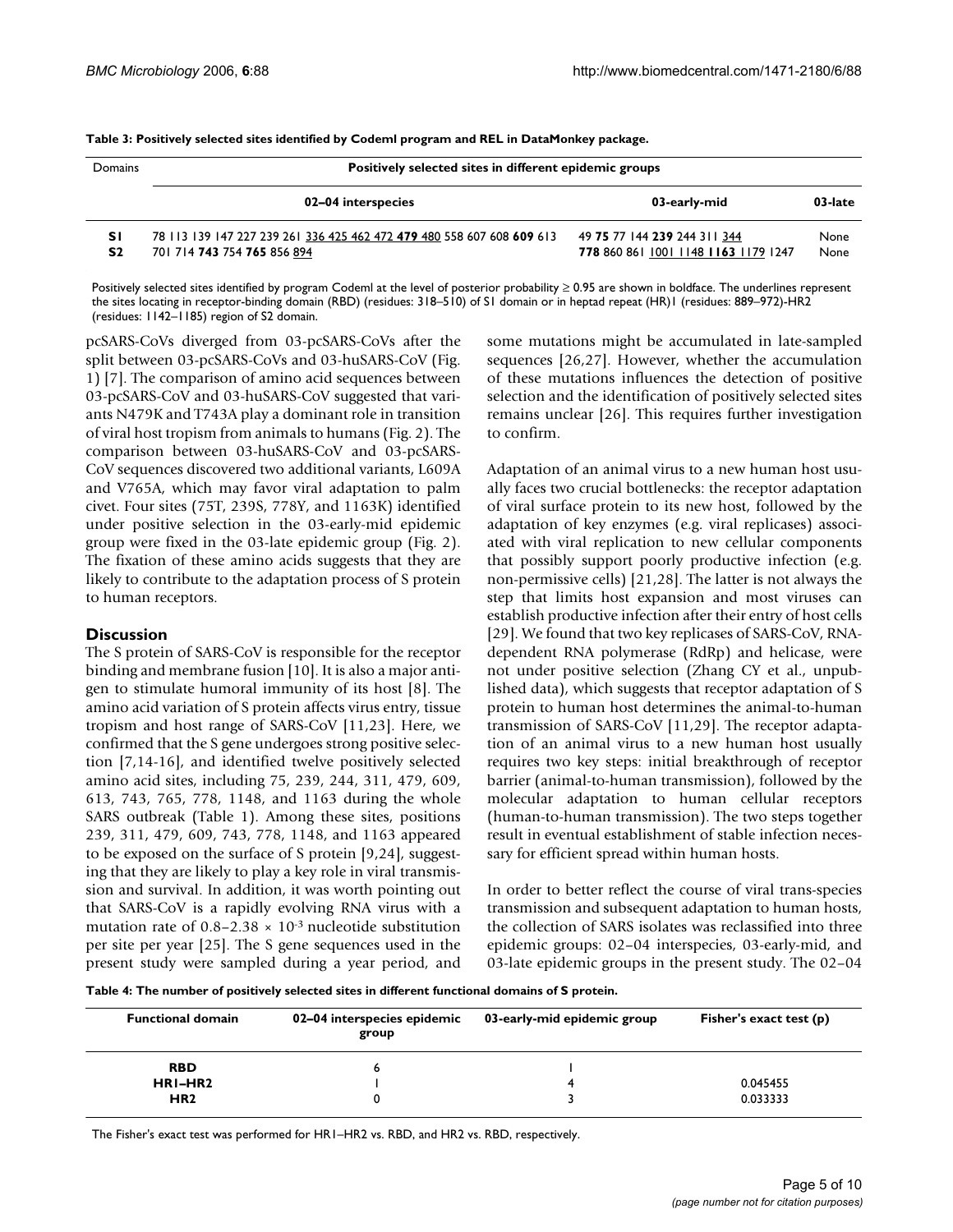

#### **Figure 2**

**Amino acid variations of 45 S proteins**. The amino acid sequence of CUHK-SU10 strain isolated from 03-late epidemic group was used as the reference sequence. The shadows represent the sites or residues under positive selection with posterior probability  $\geq$  0.9. The red sashes highlight three special sites where amino acids were replaced and fixed in all 03 human strains, suggesting selective sweep acting on the S gene.

interspecies epidemic group reflects the process of viral trans-species transmission, and 03-early-mid epidemic group represents the crucial phase of SARS-CoVs to adapt to human host. The two groups correspond with the two key steps described above for a virus to be adapted by a new cellular receptor.

We found that S genes underwent strong positive selection in both groups of 02–04 interspecies epidemic and 03 early-mid epidemic, whereas no positive selection was observed in 03-late epidemic group (Table 2). It suggests that S protein experiences a step-by-step adaptation process to human cellular receptors. On the other hand, the amino acid sites under positive selection in 02–04 interspecies epidemic group differed clearly from those in 03 early-mid epidemic group, suggesting for the first time the changes in positively selected sites in different epidemic groups. It was reported previously that two functional domains S1 and S2 of SARS-CoV S protein are responsible for receptor recognition and membrane fusion, respectively [10]. In domain S1, RBD has been demonstrated to concentrate in a 193-amino acid fragment (residues 318–

510), which is adequate for binding to human ACE2 [30]. In domain S2, two highly conserved regions HP1 (residues: 889–972) and 2 (residues: 1142–1185) are crucial for membrane fusion [31]. Importantly, a larger proportion of positively selected sites was located in RBD than in HR1–HR2 or HR2 regions in 02–04 interspecies epidemic group, and a greater percentage of these sites occurred in HR1–HR2 region than in RBD in 03-early-mid epidemic group (Fisher's exact test:  $p = 0.045$  for HR1–HR2 vs. RBD, and  $p = 0.033$  for HR2 vs. RBD) (Table 4). These differences suggest that positive selection prefers influencing the receptor-binding function in 02–04 interspecies epidemic group, and then associates with the membrane fusion function in 03-early-mid epidemic group.

In 02–04 interspecies epidemic group, four positively selected sites 479, 609, 743 and 765 appeared to be fixed in 03-early-mid epidemic group. Comparing the amino acid sequences of S genes from 03-huSARS-CoV and 03 pcSARS-CoV, we discovered that two positively selected amino acid substitutions (N479K and T743A) are likely to play a role in viral receptor switch. Previous *in vitro* experiments proved that the residues at positions 479 and 487 are important determinants for SARS-CoV cell tropism and animal-to-human transmission [11,23,32,33]. Residue 479N (asparagine) increases the affinity of S protein to human receptor by specifically interacting with the residue 34H (histidine) of ACE2, which is present in human but not in palm civet ACE2 [11,32]. Recently, Zheng et al. reported that active peptide (residues 737–756) of S protein which contains residue 743T (threonine) effectively inhibited the entry of huSARS-CoV into human cells [34]. The corresponding peptide with residue 743A (alanine) from 03-pcSARS-CoV appeared less potent against huSARS-CoV [34]. These observations suggested that residue 743 may influence viral receptor tropism via a way different from ACE2 binding [34]. Besides ACE2, human DC-SIGN and DC-SIGNL were also shown to be able to enhance SARS-CoV infection by a non-receptor mechanism [35,36]. However, the influence of residue 743 on potential interaction between S protein and DC-SIGN or DC-SIGNL remains unknown. On the other hand, of the four positively selected sites, two variants L609A and V765A, were observed in most 04-pcSARS-CoVs, but not in 03-pcSARS-CoVs, suggesting that they may contribute to viral adaptive evolution from 03-pcSARS-CoV to 04 pcSARS-CoV.

The sequence comparison between groups of 02–04 interspecies epidemic and 03-early-mid epidemic allowed us to find additional three special substitutions (T1079C, C1460G and T1994C), which lead to three replacement (F360S, T487S and L665S) (Fig. 2). Of particular importance was that all three sites were monomorphic for serine in the 02–04 interspecies epidemic group, and utterly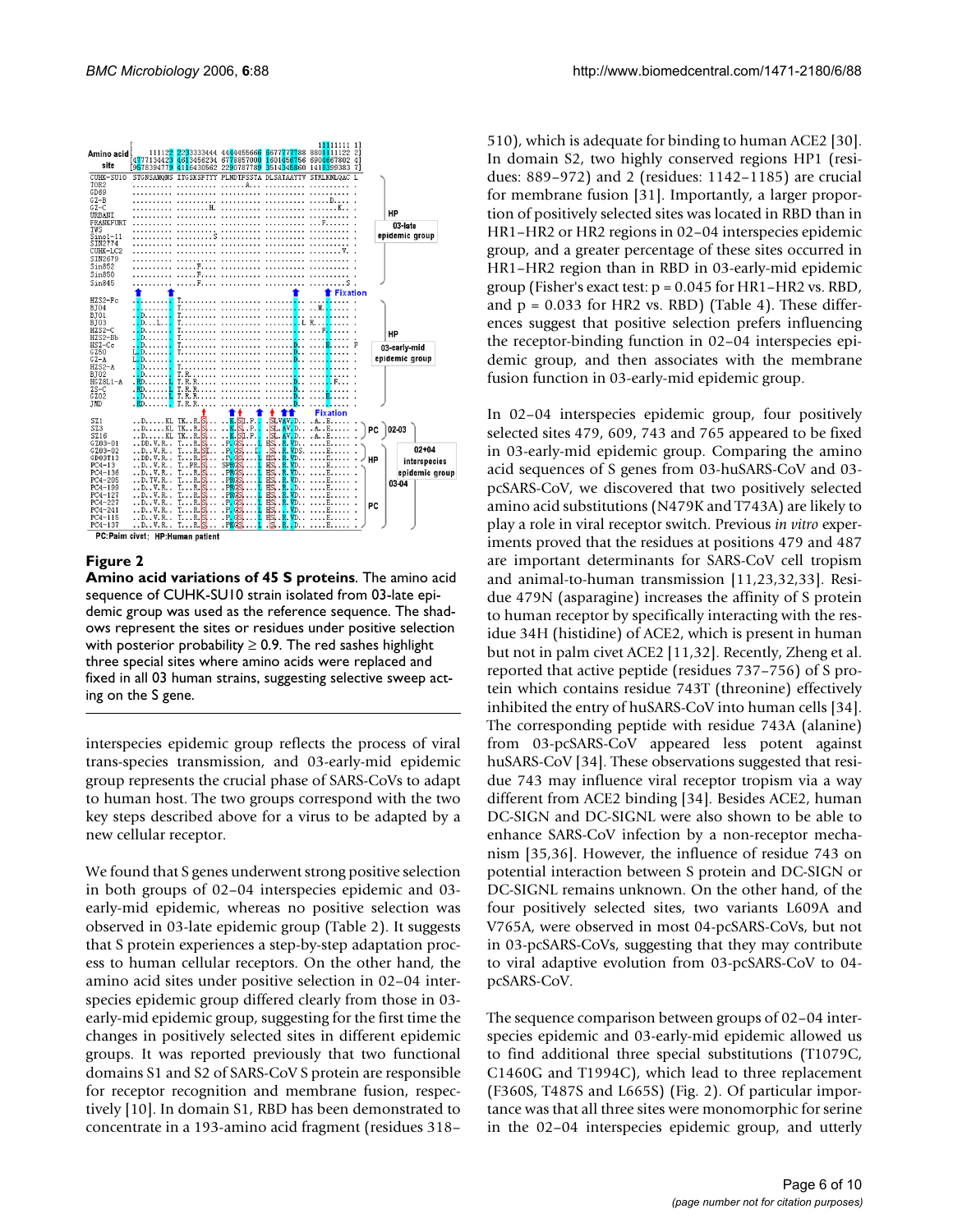monomorphic for phenylalanine at site 360, threonine at 487 and leucine at 665 in the 03-human epidemic group (including 03-early-mid and 03-late phases) (Fig. 2). Previous studies revealed that the replacement T487S benefits the receptor switch of SARS-CoVs from palm civets to human [11,23,32]. However, both Codeml program and DataMonkey package did not detect positive selection on this site. Therefore, the best explanation should be that the selective sweep also drives the adaptive evolution of S gene from animals to humans, despite of little experimental evidence supporting the advantageous mutations in sites 360 and 665.

After breaking through the interspecies receptor barrier, SARS-CoV spread quickly among human hosts and formed the 03-early-mid epidemic group, a very important period for viral adaptation to human host. During this stage, four major sites (75, 239, 778 and 1163) of S protein were identified under positive selection. Among them, sites 778 and 1163 were located in the S2 domain of S protein, suggesting that they should associate with membrane fusion, less probability with receptor recognition [11,23]. The S2 domain contains two highly conserved heptad repeats HP1 and HP2, both of them form a six-helix bundle structure via hydrophobic interaction, facilitating membrane fusion [12,31]. At site 1163 of HR2 region, the positively charged residue lysine replaced the negatively charged residue glutamic acid in 03-early-mid epidemic group, suggesting that residue lysine may be advantageous for S protein adaptation to human cellular receptors. The antiviral research showed that active peptide (residues 1161–1180) with residue1163E derived from animal virus possesses less inhibitory activity against human SARS-CoVs than its human virus counterpart of 1163K [34], which supports the view that the substitution K1163E contributes to adaptation of SARS-CoV to human cellular receptors. On the other hand, a strong neutralizing epitope containing residues 1055–1192 also implicated the possible role of residue 1163 in induction of neutralizing antibodies despite of little evidence available for its action on antibody escape [37,38]. As for residue 778, uncharged amino acid tyrosine was fixed in the 03 late epidemic group by replacing the negatively charged residue aspartic acid. The importance of residue 778 cannot be assessed until further site-directed mutagenesis research is conducted. With respect to residues 75 and 239, they are unlikely to participate in the viral adaptation process due to their location outside RBD and S2 domain regions.

# **Conclusion**

A total of 12 sites (75, 239, 244, 311, 479, 609, 613, 743, 765, 778, 1148 and 1163) in S protein were detected under positive selective pressure. Among them, 8 sites are exposed on the surface of S protein. It was also found that

the S protein of SARS-CoV experiences variable positive selective pressures before reaching stabilization, and the positively selected sites are changeable in different epidemic groups. More importantly, a larger proportion of positively selected sites identified in 02–04 interspecies epidemic group was located in RBD region of S protein, suggesting that receptor binding function is predominant at this stage. On the other hand, more positively selected sites were located in HR1–HR2 region in 03-early-mid epidemic group, suggesting that the membrane fusion function becomes a major task in association with positive selection at this period. The variation of positive selective pressures and positively selected sites of S protein provide a valuable evidence for understanding the molecular adaptation of S protein from animals to humans.

# **Methods** *Sequences*

# A total of 102 *Spike* (S) gene sequences of SARS-CoVs and SARS-like-CoVs from human and animals were retrieved from the GenBank (Table S1, see additional file 2). Among them, 100 S gene sequences were obtained from five previously classified epidemic phases: 02–03, 03 early, 03-middle, 03-late and 03–04 epidemic phases, which represent the SARS outbreak sequence from later 2002 to early 2004 [7,14]. The 02–03 epidemic phase contained SARS-like-CoV sequences from animals (03 pcSARS-CoV) [6]. The strains of 03-early, 03-middle and 03-late phases were isolated from human (03-huSARS-CoV). The 03–04 epidemic phase represented the re-emergence of SARS in human patients (04-huSARS-CoV) and palm civets (04-pcSARS-CoV) [7]. The other two S sequences of SARS-like-CoVs isolated from bats were used as the outgroup of phylogenetic tree [39,40].

#### *Phylogenetic analysis, tree construction and recombination analysis*

After deletion of identical sequences, only 45 distinctive sequences out of 100 S sequences were used for phylogenetic analysis (Table S1, see additional file 2). They were aligned together with two outgroup sequences using CLUSTAL  $\times$  (Ver. 1.83) [41]. The phylogenetic tree of S gene was obtained by using ML (maximum likelihood) (PHYML v2.4.4) [42] and NJ (neighbor-joining) (MEGA 3.0) [43] methods, and the reliability of the trees was evaluated by the bootstrap method with 1,000 replications. The  $d_N/d_S$  value was used to detect positive selection. Since recombination of genes can result in artificially high  $d_N/d_S$ values and a false detection of positive selection [18,19], the SimPlot Version 3.5.1 [44] was applied to determine whether the recombination occurs in S gene of SARS-CoV.

# *Re-classification of SARS epidemic phases*

The outbreak of SARS was previously divided into five epidemic phases: 02–03 epidemic, 03-early, 03-middle, 03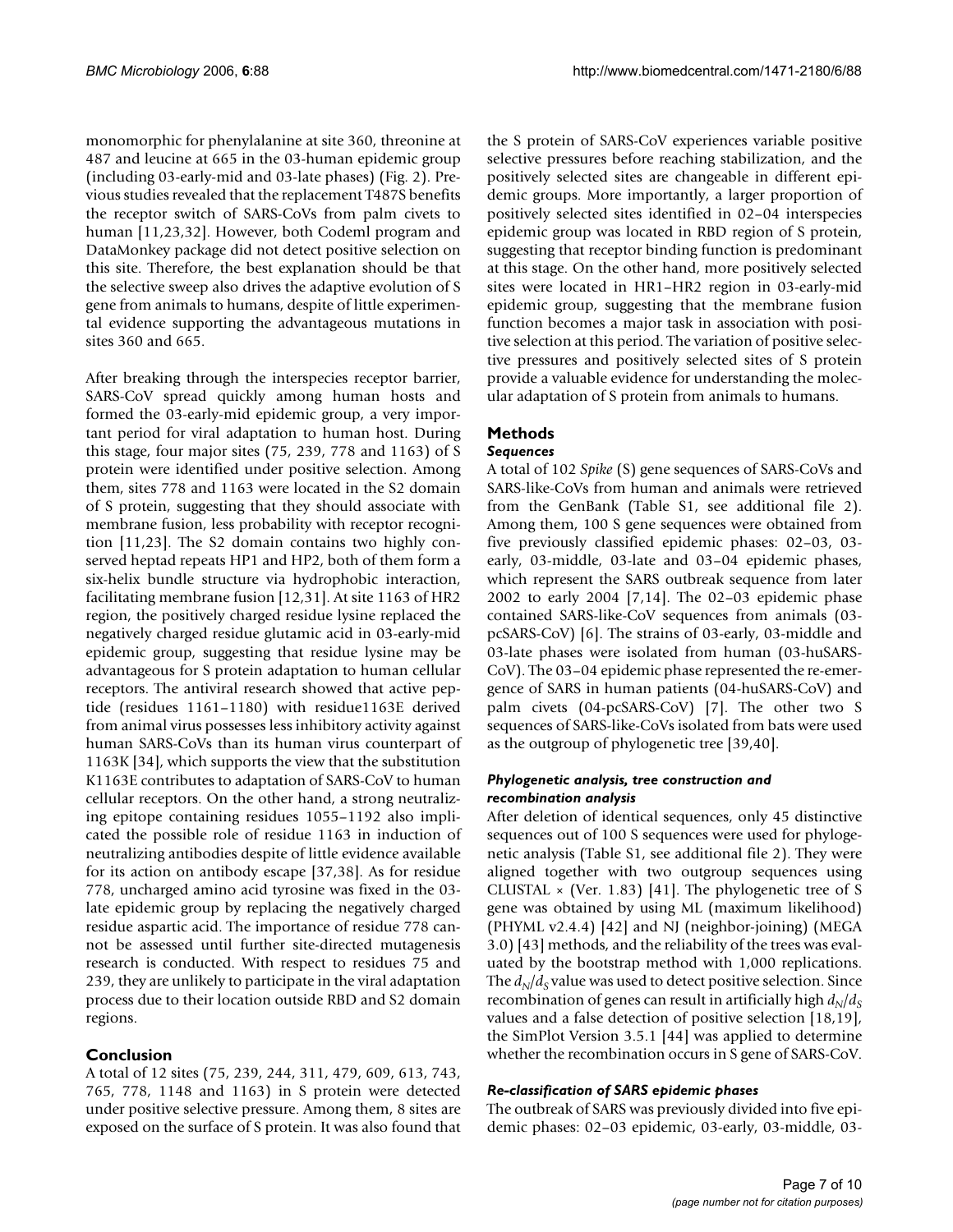late, and 03–04 epidemic phases based on the epidemiological investigation [7,14]. The tree topology showed that isolates from the 02–03 epidemic, 03-human epidemic and 03–04 epidemic phases formed a monophyletic clade, respectively (Fig. 1) [7]. The clades formed by 03-pcSARS-CoVs and 04-pcSARS-CoVs clustered together, diverging from the clade formed by 03-huSARS-CoVs, which have been demonstrated being responsible for transmission of SARS-CoVs from animals such as palm civets to human [6,7,14]. These suggested that the origin of 03-huSARS-CoVs should be a virus strain, which was prevalence in palm civets or other animals before November 2002, but different from both 03-pcSARS-CoV and 04 pcSARS-CoV [6,7,25].

Because the 02–03 epidemic phase included SARS-CoV sequences from animals (palm civets and a raccoon dog) and the 03–04 epidemic phase contained 04-huSARS-CoV and 04-pcSARS-CoV, they should be at least partially reflect the course of viral interspecies transmission. In order to more realistically detect the adaptive evolution of S genes in interspecies transmission, we merged 02–03 and 03–04 epidemic phases into a unique epidemic group: 02–04 interspecies epidemic group, representing the course of SARS-CoV interspecies transmission. With respect to 03-human epidemic, it was divided into three phases in the previous studies. In the current study, it formed a monophyletic clade in phylogenetic tree with a low bootstrap value (41%) support (Fig. 1). In fact, the sequences from 03-early and 03-middle phases clustered together, and did not split each other. In addition, pairwise comparison of S gene sequences demonstrated that 03-early and 03-middle phases under positive selection, suggesting that both phases associate with the adaptation to human receptor [14]. On the other hand, the 03-late epidemic phase experienced a longer epidemic time (more than four months) than the sum of 03-early and 03-middle epidemic phases (about three months), and showed a lower sequence divergence [14]. We therefore divided 03-human epidemic into two groups: 03-earlymid and 03-late epidemic groups according to the epidemiological investigation and their epidemic time. Thus, the evolutionary process of S proteins during the whole SARS epidemic was simplified into three epidemic groups: 02–04 interspecies, 03-early-mid and 03-late epidemic groups in the present study (Fig. 1). Each group might represent a unique epidemic phase in the whole SARS outbreak including initial animal-to-human transmission phase, adaptation to human receptor phase and subsequent lineage fixation phase, respectively.

# *Analysis of the adaptive evolution and identification of positively selected sites*

The program Codeml implemented in the PAML 3.14 b software package was used to investigate the adaptive evolution of S protein [45]. A total of 45 aligned S gene sequences, isolated from the different epidemic groups, were selected to test whether they were under positive selection in the whole outbreak. Six models of codon substitution, M0 (one-ratio), M1a (NearlyNeutral), M2a (PositiveSelection), M3 (discrete), M7 (beta), and M8 (beta and ω) were used in the analysis [46]. M0 assumes that all sites have the same ω ratio. M1a assumes two classes of sites in proteins in proportions p0 and p1 (1 – p0) with  $0 < ω0 < 1$  (purifying selection) and ω1 = 1 (neutral sites). M2a adds a proportion (p2) to account for a class of sites where w2 is estimated from the data and can be > 1. M3 uses a general discrete distribution with three site classes, with the proportions (p0, p1 and p2) and the ω ratios (ω0, ω1 and ω2) estimated from the data. M7 assumes a beta distribution (p, q) for 10 different ω ratios in the interval (0, 1). M8 adds an extra class of sites with positive selection  $(\omega > 1)$  to the beta (M7) model [46,47]. Therefore, the null models M0, M1a and M7 fix the ω ratios between 0 and 1, and do not allow the presence of positively selected sites. The alternative models M2a, M3 and M8 account for positive selection by using parameters, which estimate ω greater than 1, and allow for the variable ω along codon sequence.

Likelihood ratio test (LRT) [48] was performed for detecting the presence of positively selected sites by comparing the models which do not allow for positive selection with the models which allow for positive selection. The LRT was performed by taking twice the difference in log likelihood between nested models, and testing for significance using the  $\chi^2$  distribution with the degrees of freedom (d.f.) equivalent to the difference in the number of parameters between models. If the LRT is significant, positive selection is inferred. In the present study, three LRTs (M0 vs. M3, M1a vs. M2a, and M7 vs. M8) were used to detect positive selection. The Bayes empirical Bayes (BEB) approach implemented in M2a and M8 was used to determine the positively selected sites by calculating the posterior probabilities (p) of  $\omega$  classes for each site [47]. The sites with high posterior probabilities ( $p > 0.95$ ) coming from the class with  $\omega > 1$  were believed to be under positive selection [46].

Because positive selection on S gene was detected during the whole SARS outbreak, the sequences from three different epidemic groups were also analyzed using Codeml program to further specify the epidemic group in which positive selection occurred and the exact location of positively selected sites in S proteins. To further confirm positively selected sites identified by using program Codeml, three additional methods including single likelihood ancestor counting (SLAC), fixed effects likelihood (FEL), and random effects (REL) as implemented in the on-line DataMonkey package were employed [49,50]. To detect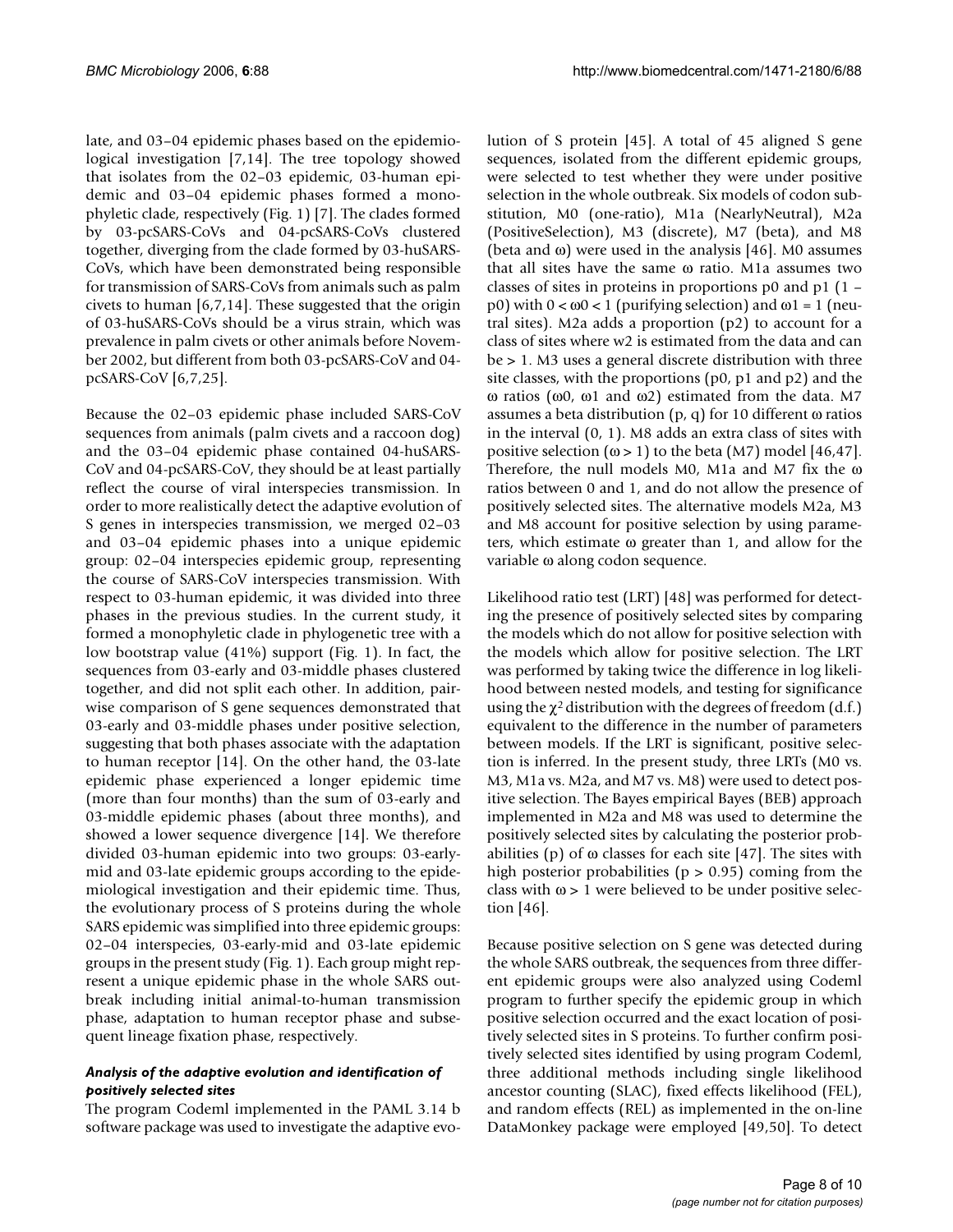positively selected sites, the 0.1 level of significance was used for both SLAC and FEL, and default significant level of Bayes factor > 50 was used for REL. In the process of analysis, the results of three epidemic groups were obtained. However, as a result of the large amount of data, which exceed the acceptability of DataMonkey package, we failed to obtain the results of 45 sequences, which represent the whole SARS outbreak. In order to reduce the influence of type-I error rate (false discovery rate) [51], the sites identified under positive selection at significant level by both Codeml program and REL methods in DataMonkey package were used to investigate their lineage fixation for the adaptation of SARS-CoV S protein from animals to human hosts.

#### *Statistical analysis*

The statistical analysis for the comparison of positively selected sites between different groups was performed using one-sided  $\chi^2$  test or one-sided Fisher's exact test in GraphPad Prism version 4.03 for Windows demo.

# **Authors' contributions**

CYZ and JFW conceived and designed the study, performed the collection and evolutionary analysis of the data. CYZ drafted the manuscript and JFW and SHH revised the manuscript. SHH supervised and coordinated the whole project. All authors have read and approved the final manuscript.

# **Additional material**

#### **Additional file 1**

*Figure S1. Bootscanning analyses of S gene sequences of GZ03-02 for detecting recombination. The bootstrap values are plotted for a window of 200 bp moving in increments of 20 bp along the alignment.* Click here for file

[\[http://www.biomedcentral.com/content/supplementary/1471-](http://www.biomedcentral.com/content/supplementary/1471-2180-6-88-S1.doc) 2180-6-88-S1.doc]

# **Additional file 2**

*Table S1. List of GenBank accession numbers for 102 S gene sequences of SARS-CoVs analyzed in the text. The 02–03 epidemic phase includes three isolates (SZ1, SZ3 and SZ16) from palm civets and one (SZ13) from a dog. During 03–04 epidemic phase, the strains were mainly isolated from palm civets, only three (GD03T13, GZ03-01 and GZ03-02) were isolated from human patients. All strains of 03-early-mid epidemic and 03-late epidemic groups were isolated from human patients. Two outgroup sequences (B24 and B41) were isolated from Chinese horseshoe bats.*

Click here for file

[\[http://www.biomedcentral.com/content/supplementary/1471-](http://www.biomedcentral.com/content/supplementary/1471-2180-6-88-S2.doc) 2180-6-88-S2.doc]

#### **Acknowledgements**

We would like to express our thanks to several anonymous reviewers for their helpful comments on this work. This work was supported by the

National Natural Science Foundation of China (No. 30600352), the Natural Science Foundation of Jiangsu Province, China (No. BK2006550), and the Startup Fund from Jiangsu University for Advanced Scholars (No. 2281270002).

#### **References**

- 1. **The World Health Organization (WHO)** [[http://www.who.int/](http://www.who.int/csr/sars/country/table2004_04_21/en/index.html) [csr/sars/country/table2004\\_04\\_21/en/index.html](http://www.who.int/csr/sars/country/table2004_04_21/en/index.html)]
- 2. Drosten C, Gunther S, Preiser W, van der Werf S, Brodt HR, Becker S, Rabenau H, Panning M, Kolesnikova L, Fouchier RA, Berger A, Burguiere AM, Cinatl J, Eickmann M, Escriou N, Grywna K, Kramme S, Manuguerra JC, Muller S, Rickerts V, Sturmer M, Vieth S, Klenk HD, Osterhaus AD, Schmitz H, Doerr HW: **[Identification of a novel](http://www.ncbi.nlm.nih.gov/entrez/query.fcgi?cmd=Retrieve&db=PubMed&dopt=Abstract&list_uids=12690091) [coronavirus in patients with severe acute respiratory syn](http://www.ncbi.nlm.nih.gov/entrez/query.fcgi?cmd=Retrieve&db=PubMed&dopt=Abstract&list_uids=12690091)[drome.](http://www.ncbi.nlm.nih.gov/entrez/query.fcgi?cmd=Retrieve&db=PubMed&dopt=Abstract&list_uids=12690091)** *N Engl J Med* 2003, **348:**1967-1976.
- 3. Ksiazek TG, Erdman D, Goldsmith CS, Zaki SR, Peret T, Emery S, Tong S, Urbani C, Comer JA, Lim W, Rollin PE, Dowell SF, Ling AE, Humphrey CD, Shieh WJ, Guarner J, Paddock CD, Rota P, Fields B, DeRisi J, Yang JY, Cox N, Hughes JM, LeDuc JW, Bellini WJ, Anderson LJ: **[A novel coronavirus associated with severe acute respira](http://www.ncbi.nlm.nih.gov/entrez/query.fcgi?cmd=Retrieve&db=PubMed&dopt=Abstract&list_uids=12690092)[tory syndrome.](http://www.ncbi.nlm.nih.gov/entrez/query.fcgi?cmd=Retrieve&db=PubMed&dopt=Abstract&list_uids=12690092)** *N Engl J Med* 2003, **348:**1953-1966.
- Marra MA, Jones SJ, Astell CR, Holt RA, Brooks-Wilson A, Butterfield YS, Khattra J, Asano JK, Barber SA, Chan SY, Cloutier A, Coughlin SM, Freeman D, Girn N, Griffith OL, Leach SR, Mayo M, McDonald H, Montgomery SB, Pandoh PK, Petrescu AS, Robertson AG, Schein JE, Siddiqui A, Smailus DE, Stott JM, Yang GS, Plummer F, Andonov A, Artsob H, Bastien N, Bernard K, Booth TF, Bowness D, Czub M, Drebot M, Fernando L, Flick R, Garbutt M, Gray M, Grolla A, Jones S, Feldmann H, Meyers A, Kabani A, Li Y, Normand S, Stroher U, Tipples GA, Tyler S, Vogrig R, Ward D, Watson B, Brunham RC, Krajden M, Petric M, Skowronski DM, Upton C, Roper RL: **[The Genome](http://www.ncbi.nlm.nih.gov/entrez/query.fcgi?cmd=Retrieve&db=PubMed&dopt=Abstract&list_uids=12730501) [sequence of the SARS-associated coronavirus.](http://www.ncbi.nlm.nih.gov/entrez/query.fcgi?cmd=Retrieve&db=PubMed&dopt=Abstract&list_uids=12730501)** *Science* 2003, **300:**1399-1404.
- 5. Rota PA, Oberste MS, Monroe SS, Nix WA, Campagnoli R, Icenogle JP, Penaranda S, Bankamp B, Maher K, Chen MH, Tong S, Tamin A, Lowe L, Frace M, DeRisi JL, Chen Q, Wang D, Erdman DD, Peret TC, Burns C, Ksiazek TG, Rollin PE, Sanchez A, Liffick S, Holloway B, Limor J, McCaustland K, Olsen-Rasmussen M, Fouchier R, Gunther S, Osterhaus AD, Drosten C, Pallansch MA, Anderson LJ, Bellini WJ: **[Characterization of a novel coronavirus associated with](http://www.ncbi.nlm.nih.gov/entrez/query.fcgi?cmd=Retrieve&db=PubMed&dopt=Abstract&list_uids=12730500)** [severe acute respiratory syndrome.](http://www.ncbi.nlm.nih.gov/entrez/query.fcgi?cmd=Retrieve&db=PubMed&dopt=Abstract&list_uids=12730500) **300:**1394-1399.
- 6. Guan Y, Zheng BJ, He YQ, Liu XL, Zhuang ZX, Cheung CL, Luo SW, Li PH, Zhang LJ, Guan YJ, Butt KM, Wong KL, Chan KW, Lim W, Shortridge KF, Yuen KY, Peiris JS, Poon LL: **[Isolation and charac](http://www.ncbi.nlm.nih.gov/entrez/query.fcgi?cmd=Retrieve&db=PubMed&dopt=Abstract&list_uids=12958366)[terization of viruses related to the SARS coronavirus from](http://www.ncbi.nlm.nih.gov/entrez/query.fcgi?cmd=Retrieve&db=PubMed&dopt=Abstract&list_uids=12958366) [animals in southern China.](http://www.ncbi.nlm.nih.gov/entrez/query.fcgi?cmd=Retrieve&db=PubMed&dopt=Abstract&list_uids=12958366)** *Science* 2003, **302:**276-278.
- 7. Song HD, Tu CC, Zhang GW, Wang SY, Zheng K, Lei LC, Chen QX, Gao YW, Zhou HQ, Xiang H, Zheng HJ, Chern SW, Cheng F, Pan CM, Xuan H, Chen SJ, Luo HM, Zhou DH, Liu YF, He JF, Qin PZ, Li LH, Ren YQ, Liang WJ, Yu YD, Anderson L, Wang M, Xu RH, Wu XW, Zheng HY, Chen JD, Liang G, Gao Y, Liao M, Fang L, Jiang LY, Li H, Chen F, Di B, He LJ, Lin JY, Tong S, Kong X, Du L, Hao P, Tang H, Bernini A, Yu XJ, Spiga O, Guo ZM, Pan HY, He WZ, Manuguerra JC, Fontanet A, Danchin A, Niccolai N, Li YX, Wu CI, Zhao GP: **[Cross](http://www.ncbi.nlm.nih.gov/entrez/query.fcgi?cmd=Retrieve&db=PubMed&dopt=Abstract&list_uids=15695582)[host evolution of severe acute respiratory syndrome corona](http://www.ncbi.nlm.nih.gov/entrez/query.fcgi?cmd=Retrieve&db=PubMed&dopt=Abstract&list_uids=15695582)[virus in palm civet and human.](http://www.ncbi.nlm.nih.gov/entrez/query.fcgi?cmd=Retrieve&db=PubMed&dopt=Abstract&list_uids=15695582)** *Proc Natl Acad Sci U S A* 2005, **102:**2430-2435.
- 8. Buchholz UJ, Bukreyev A, Yang L, Lamirande EW, Murphy BR, Subbarao K, Collins PL: **[Contributions of the structural proteins of](http://www.ncbi.nlm.nih.gov/entrez/query.fcgi?cmd=Retrieve&db=PubMed&dopt=Abstract&list_uids=15210961) [severe acute respiratory syndrome coronavirus to protec](http://www.ncbi.nlm.nih.gov/entrez/query.fcgi?cmd=Retrieve&db=PubMed&dopt=Abstract&list_uids=15210961)[tive immunity.](http://www.ncbi.nlm.nih.gov/entrez/query.fcgi?cmd=Retrieve&db=PubMed&dopt=Abstract&list_uids=15210961)** *Proc Natl Acad Sci U S A* 2004, **101:**9804-9809.
- 9. Spiga O, Bernini A, Ciutti A, Chiellini S, Menciassi N, Finetti F, Causarono V, Anselmi F, Prischi F, Niccolai N: **[Molecular modelling of](http://www.ncbi.nlm.nih.gov/entrez/query.fcgi?cmd=Retrieve&db=PubMed&dopt=Abstract&list_uids=14511651) [S1 and S2 subunits of SARS coronavirus spike glycoprotein.](http://www.ncbi.nlm.nih.gov/entrez/query.fcgi?cmd=Retrieve&db=PubMed&dopt=Abstract&list_uids=14511651)** *Biochem Biophys Res Commun* 2003, **310:**78-83.
- 10. Li W, Moore MJ, Vasilieva N, Sui J, Wong SK, Berne MA, Somasundaran M, Sullivan JL, Luzuriaga K, Greenough TC, Choe H, Farzan M: **[Angiotensin-converting enzyme 2 is a functional receptor for](http://www.ncbi.nlm.nih.gov/entrez/query.fcgi?cmd=Retrieve&db=PubMed&dopt=Abstract&list_uids=14647384) [the SARS coronavirus.](http://www.ncbi.nlm.nih.gov/entrez/query.fcgi?cmd=Retrieve&db=PubMed&dopt=Abstract&list_uids=14647384)** *Nature* 2003, **426:**450-454.
- 11. Li W, Zhang C, Sui J, Kuhn JH, Moore MJ, Luo S, Wong SK, Huang IC, Xu K, Vasilieva N, Murakami A, He Y, Marasco WA, Guan Y, Choe H, Farzan M: **[Receptor and viral determinants of SARS-coro](http://www.ncbi.nlm.nih.gov/entrez/query.fcgi?cmd=Retrieve&db=PubMed&dopt=Abstract&list_uids=15791205)**[navirus adaptation to human ACE2.](http://www.ncbi.nlm.nih.gov/entrez/query.fcgi?cmd=Retrieve&db=PubMed&dopt=Abstract&list_uids=15791205) **24:**1634-1643.